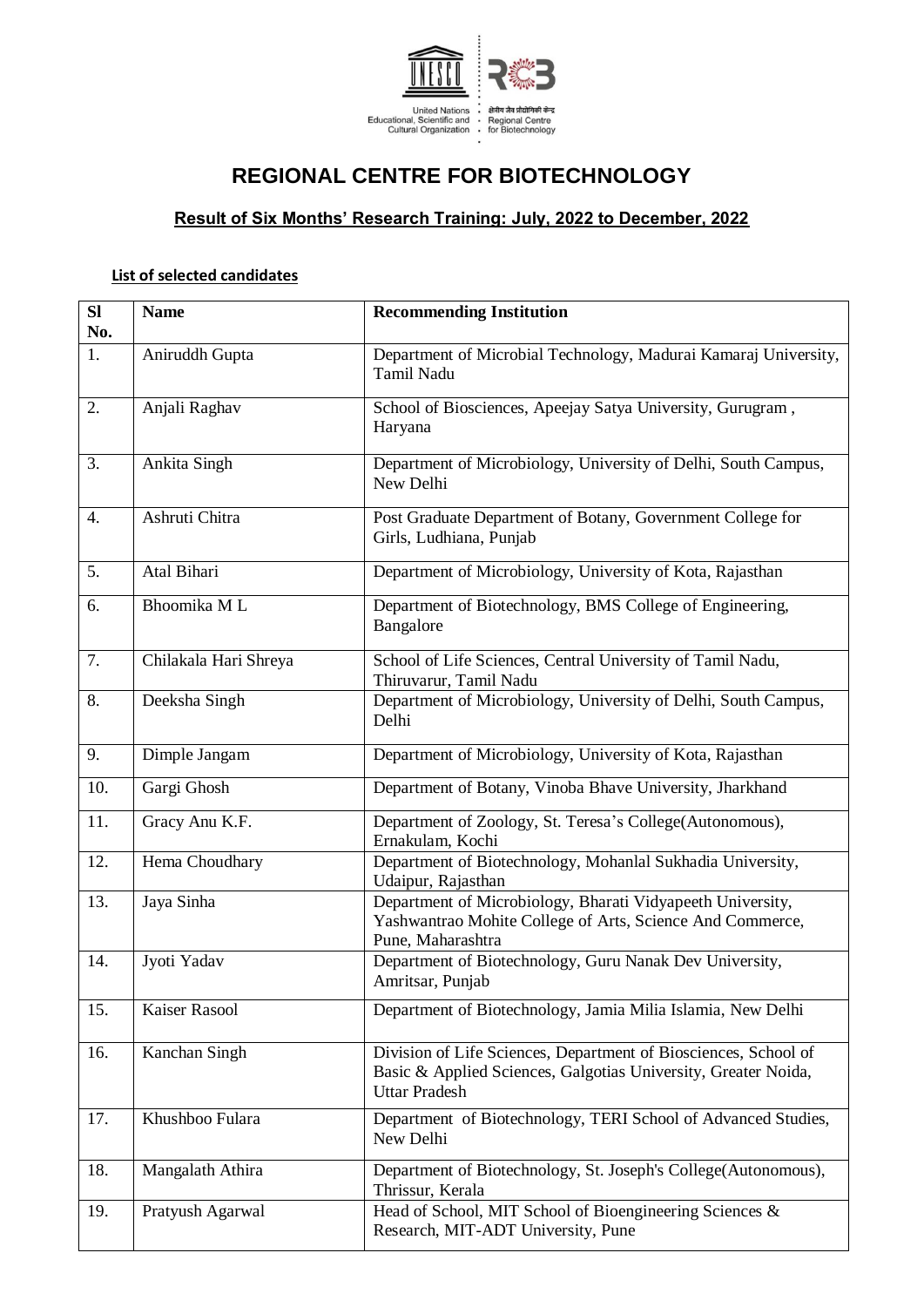| 20. | Raksha Anand              | Department of Biotechnology, Delhi Technological University,<br>New Delhi                                                              |
|-----|---------------------------|----------------------------------------------------------------------------------------------------------------------------------------|
| 21. | Rimjhim Kumari            | Department of Biotechnology, Guru Nanak Dev University,<br>Amritsar                                                                    |
| 22. | Ritika Bassi              | Department of Biochemistry, University Of Delhi, South Campus,<br>Delhi                                                                |
| 23. | Sakshi Priyadarsini Dutta | Department of Life Science, Central University Of South Bihar,<br><b>Bihar</b>                                                         |
| 24. | Samiksha Nishad           | School of Sciences, C.S.J.M. University, Kanpur                                                                                        |
| 25. | Sayali Giri               | Department of Biotechnology & Biochemistry, Dr. Ambedkar<br>College, Nagpur                                                            |
| 26. | Shivam Vinayakrao Chavan  | Institute of Biosciences and Technology, MGM University,<br>Aurangabad, Maharashtra                                                    |
| 27. | Silpa T S                 | Department of Biotechnology, Union Christian College, Aluva,<br>Kerala                                                                 |
| 28. | Simranjit Kaur            | Department of Biotechnology, Maharishi Markandeshwar<br>Engineering college, Ambala, Haryana                                           |
| 29. | Soumyajit Das             | Department of Biotechnology, University Institute of<br>Biotechnology, Chandigarh University, Mohali, Punjab                           |
| 30. | Sreelakshmi Radhakrishnan | Department of Bioinformatics, School of Life Sciences,<br>Pondicherry University, Puducherry                                           |
| 31. | Srinjoyee Singh Pawar     | Special Centre For Molecular Medicine, Jawaharlal Nehru<br>University, New Delhi                                                       |
| 32. | Srivarshini. G            | Department of Biotechnology, Rajalakshmi Engineering College,<br>Anna University , Chennai                                             |
| 33. | Vaibhavi Vijay Patil      | Department of Microbiology, Bharati Vidyapeeth University,<br>Yashwantrao Mohite College of Arts, Science And Commerce,<br>Maharashtra |

## **List of waitlisted Candidates**

| <b>SI</b><br>No. | <b>Name</b>          | <b>Recommending Institution</b>                                                                                                                      |
|------------------|----------------------|------------------------------------------------------------------------------------------------------------------------------------------------------|
| 01.              | Abhinav Mayank       | Department of Life Science, Central University of South Bihar, Bihar                                                                                 |
| 02.              | Abhishek Kumar       | Department of Microbiology, SAI Institute of Paramedical & Allied<br>Sciences, H.N.B. Garhwal University, Dehradun, Uttrakhand                       |
| 03.              | Anchita Das Sharma   | Department of Biotechnology, Bengal Institute of Technology,<br>Kolkata                                                                              |
| 04.              | Anupriya Jyoti       | <b>IILM</b> Academy of Higher Learning<br>College of Engineering & Technology, APJ Abdul Kalam Technical<br>University, Greater Noida, Uttar Pradesh |
| 05.              | Arsha Zaib           | Department of Biotechnology, University of Kashmir, Kashmir                                                                                          |
| 06.              | Arti Soni            | Centre for Converging Technologies, University of Rajasthan, Jaipur,<br>Rajasthan                                                                    |
| 07.              | <b>Barsha Pandey</b> | Beehive College of Advanced Studies, H.N.B. Garhwal University,<br>Dehradun, Uttrakhand                                                              |
| 08.              | Durga Devi B         | Rajalakshmi Engineering College, Anna University, Chennai                                                                                            |
| 09.              | Kirti Upadhyay       | <b>IILM</b> Academy of Higher Learning<br>College of Engineering & Technology, APJ Abdul Kalam Technical<br>University, Greater Noida, Uttar Pradesh |
| 10.              | Manisha Singh        | Department of Biotechnology, Noida Institute of Engineering $\&$<br>Technology, Greater Noida, Uttar Pradesh                                         |